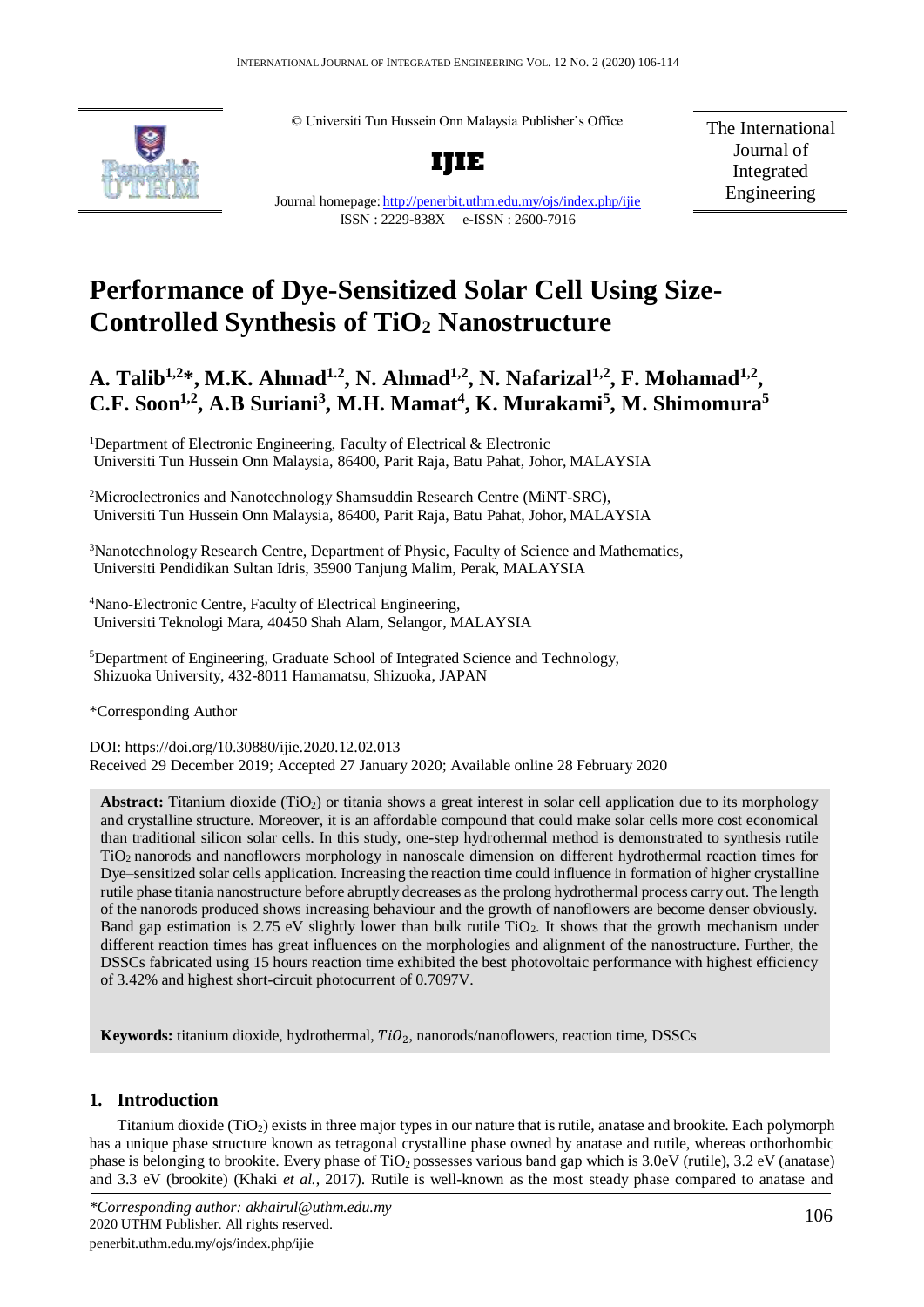brookite at high temperatures, which are meta-stable at all temperatures (Mathpal *et al.*, 2013). TiO<sub>2</sub> can be used as photocatalyst (Addamo *et al.*, 2008; Venkatachalam *et al.*, 2007), water splitting, superhydrophilicity in self-cleaning glass and anti-fogging coating (Huang *et al.*, 2017), removing airborne pollutants and wastewater treatment (Tayade *et al.*, 2007), gas sensors (Radeva *et al.*, 2006), Li-ion batteries materials (Yang *et al.*, 2012), and conversion solar energy to the electricity development (Zhao *et al.*, 2007; Kontos *et al.*, 2008).

The morphology of  $TiO<sub>2</sub>$  is an important feature in many uses because there are a lot of main chemical and physical occasions occur on the surface. Accordingly, substantial numbers of researches are presently fixated on the manageable synthesis of TiO<sub>2</sub> with diverse morphologies and different sizes of particle. To date, a variety of preparation procedures have been established for the synthesis of TiO<sub>2</sub>, such as sol-gel process (Maheswari & Venkatachalam, 2015), templateassisted (Venkatesan & Kannan, 2017), hydrothermal (Ahmad *et al.*, 2016), chemical bath deposition (Dhandayuthapani *et al.*, 2016), spray pyrolysis (Oja *et al.*, 2004) and anodization (Nishanthi *et al.*, 2014; Sennik *et al.*, 2014). Among them, the hydrothermal process is very facile, convenient and controllable method to fabricate  $TiO<sub>2</sub>$  in this research.

Basically, DSSCs comprise a photoanode (the widely used  $TiO<sub>2</sub>$ ), dye-molecules (N-719), a photocathode (Platinum), and an electrolyte solution with contains iodide (I), which can generate iodide/triiodide  $(I/I^3)$  ion redox pairs during illumination. Recently, lots of researchers have focused their efforts in enhancing the power conversion efficiency (PCE) of DSSCs by manipulating the photoanode with different structures (Low *et al.*, 2018). Hence, many scholars have made endeavors to improve the transportation of electron for the improvement of the photovoltaic performance of DSSCs by controlling the structure and composition of the titania photoanode.

TiO2 nanostructures have been synthesized via different methods and evaluated. Nanosheet (Lara *et al.*, 2018), nanowall (Daneshvar e Asl *et al.*, 2019), nanorod (Daneshvar e Asl *et al.*, 2019), nano/micro-sphere (Daneshvar e Asl *et al.*, 2019; Zaki *et al.*, 2018), nanotube (Zaki *et al.*, 2018), nanotree (Fang *et al.*, 2017), skeleton structure (Dong *et al.*, 2003), microsponge (Lu *et al.*, 2011), nanoworm (Hou *et al.*, 2014), nanopillar (Gong *et al.*, 2013), leaf-like mesostructure (Deepak *et al.*, 2014), micropetal (Zhang *et al.*, 2016), and nanostar (Pawar *et al.*, 2016) are some examples of these structures (Daneshvar e Asl *et al.*, 2019). It was identified that these nanoparticles can be controlled by the temperature of hydrothermal and the  $TiO<sub>2</sub>$  precursor crystallization.

In this paper, one-step hydrothermal method is demonstrated to synthesis  $TiO<sub>2</sub>$  nanorods / nanoflowers (NRs / NFs) morphology and the effect of the different reaction time has been studied and discussed. It shows that the growth mechanism under different relatively dependent parameters has significant influences on the morphologies, sizes and alignment of the structure synthesized.

## **2. Materials and Methods**

#### **2.1 Preparation of TiO<sup>2</sup> NRs/NFs**

All the chemicals were methodical grade and tested deprived of advance purification. Fluorine doped Tin Oxide (FTO) glass (7Ω/sq) with a thickness of 2.0 mm was cut into the pieces of  $1.5 \times 2.5$  cm in dimension as substrates. These substrates were cleaned ultrasonically in acetone followed by ethanol and eventually deionized (DI) water (18.2MΩ, Mili-Q Ultrapure) for 10 minutes, respectively. In a typical synthesis, 80 mL deionized water and 80 mL concentrated hydrochloric acid (HCl) (36.5%-38.0% by weight) stirring for 5 minutes before a desired amount of TBOT was further lowered down by drop wise by means of using capillary tube and stirring for another 10 minutes.

The solution of mixture was relocated into a 300 ml Teflon-lined stainless-steel autoclave where the FTO substrates were horizontally placed with an active side facing upward. Then the autoclave was sealed completely for hydrothermal synthesis with temperature of 150 degree Celsius (°C) (Ahmad *et al.*, 2016). The experiment was carried out for different reaction times of 5, 10, 15 and 25 hours respectively. After cooling down to ambient temperature, the substrates were extracted out, cleaned comprehensively with deionized water and permitted to dry naturally in room temperature.

#### **2.2 Fabrication of DSSC**

For the fabrication of DSSCs efficiency study, the arranged  $TiO<sub>2</sub>$  photoanode with 0.25 cm<sup>2</sup> working area was submerged for about 24 hours in 0.3 mM of N719 dye at room temperature. The Platinum (Pt) counter electrode was arranged by sputtering technique. In order to bring together the DSSC, the electrolyte drop were arranged from 1,2 dimethyl-3- propylimidazolium iodide, 1.59 g, iodolyte AN 50, 10 ml, 4-tert-butylpyridine, 10 ml, guanidine thiocyanate, 0.01 g and valeronitrile, 5 ml was interleaved in between the two electrodes before braced for solar cell measurement (Fazli *et al.*, 2017).

#### **2.3 Characterization Techniques**

The structure of crystal of the as-synthesized films was inspected by Bruker D8 Advance X-ray diffraction (XRD) with CuK $\alpha$  radiation ( $\lambda$ ) 1.5406 Å in the Bragg angle ranging from 20° to 70° at a skimming speed of 2°min<sup>-1</sup> and the type ofslot used wassecured divergence slit. X-ray tube voltage and current were fixed at 40 kV and 40 mA, respectively. The morphology and microstructure of the samples were inspected by field emission scanning electron microscopy (FE-SEM, JOEL, JSM-7600F). The energy dispersive X-ray (EDX) spectroscopy (Oxford Instruments, X-Max 50 mm2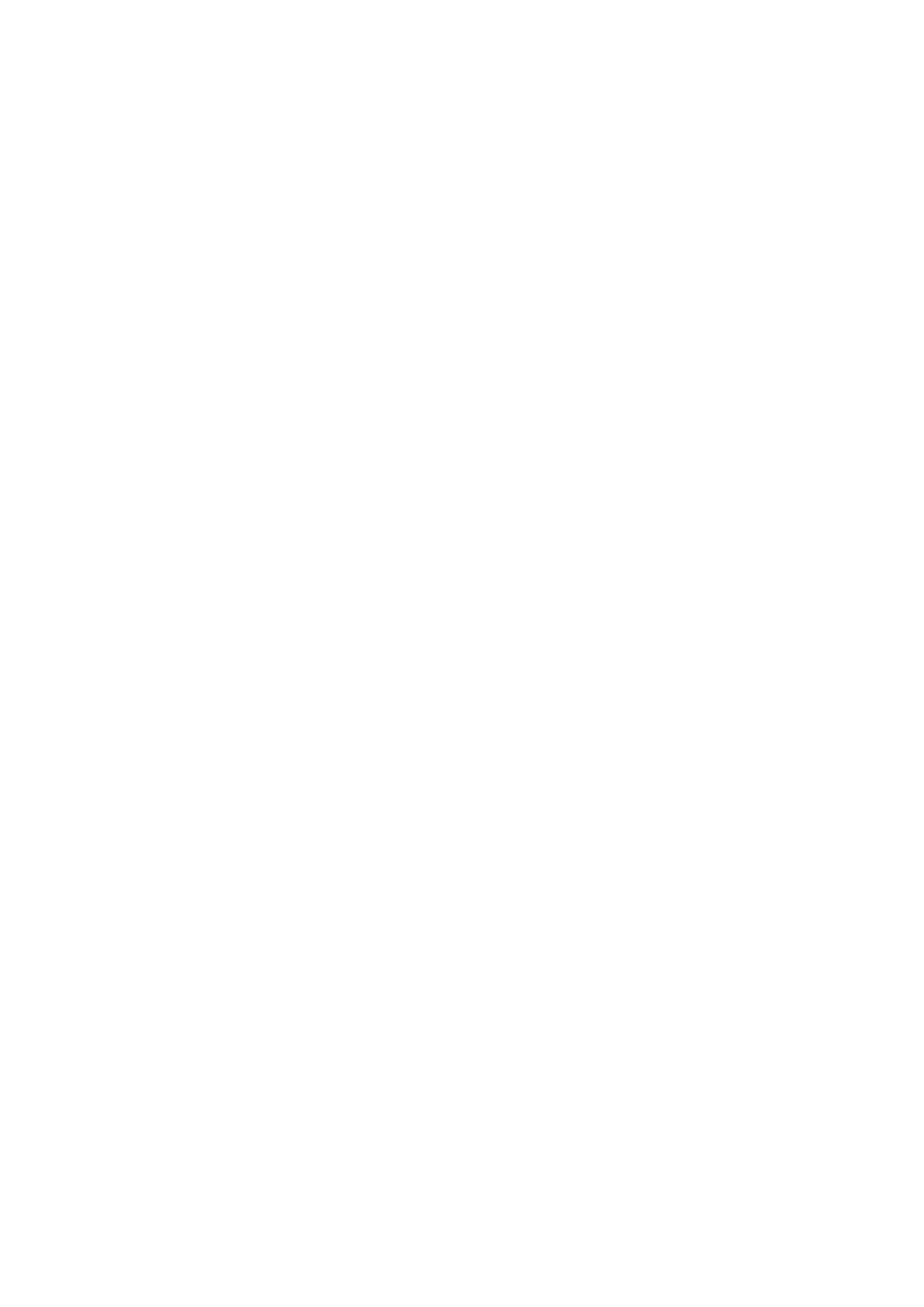detector, operating voltage of 10 kV, and working distance of 15.0 mm) piloted to examine the composition analysis and the samples. The samples optical properties were evaluated using ultraviolet-visible (UV-Vis) spectrophotometry (Shimadzu Corporation, UV-1800).The resistivity of the samples was obtained by four-point probe measurement (Keithley 2400), Photovoltaic performances of the contrived DSSCs were analysed by using a computer-programmed Keithley 2420 Source Meter beneath the simulated sunlight illumination (100 mW/cm-2, AM 1.5) and a solar simulator (Oriel, 91160-100091192, Parccell Technologies) was used as a light source. Finally, the incident of photon-to-current conversion efficiency (IPCE) spectra characteristics were analyzed using Peccel PEC-S20 Action Spectrum Measurement System.

# **3. Results and Discussion**

# **3.1 Structural Properties**

XRD patterns of TiO2 NRs/NFs obtained by hydrothermal method are shown in Fig. 1. It provides the information of crystalline quality and the orientation of the nanostructure.



**Fig. 1 - XRD patterns of the prepared samples synthesis at (a) 5; (b) 10; (c) 15; and (d) 25 hours** 

**Table 1 - Full-width Half-Maximum and crystallite size of sample fabricated with different reaction time**

| <b>Reaction</b><br>time(h) | $2\theta$ (°) | <b>Intensity</b><br>(a.u) |        | Crystallite size, D<br>(nm) | Plane $(h k)$ |
|----------------------------|---------------|---------------------------|--------|-----------------------------|---------------|
| 5                          | 27.40         | 70                        | 0.1968 | 49.52                       | 110           |
| 10                         | 27.42         | 119                       | 0.1476 | 69.27                       | 110           |
| 15                         | 27.41         | 135                       | 0.1476 | 69.27                       | 110           |
| 25                         | 27.39         | 60                        | 0.3936 | 23.73                       | 110           |

The nanostructure synthesized displayed the nature of crystalline with diffraction points lying at  $2\theta = 27.5^{\circ}$ , 37.0°, 41.0°, 54.1° and 64.0° can be indexed to (110), (101), (200), (211) and (310) crystal planes. The preferred orientation corresponding to the plane (110) is observed for sample synthesized at 15 hours and identified as sharpest and strongest peak. As the reaction time increase to 25 hours, a broad and lower in intensity peak could be observed suggested to a poor crystallinity of the sample. All the points in the XRD patterns can be assigned well as tetragonal rutile phase of  $TiO<sub>2</sub>$ and the diffraction data were in good compliance with JCPDS files no. 21-1276 (Lin *et al.*, 2014). No points corresponding to other phases of  $TiO<sub>2</sub>$  such as anatase and brookite or any impurities were detected approving the formation of high purity and stable rutile phase of TiO2.

Crystallite size was attained by Scherrer's formula specified by equation (1**)**: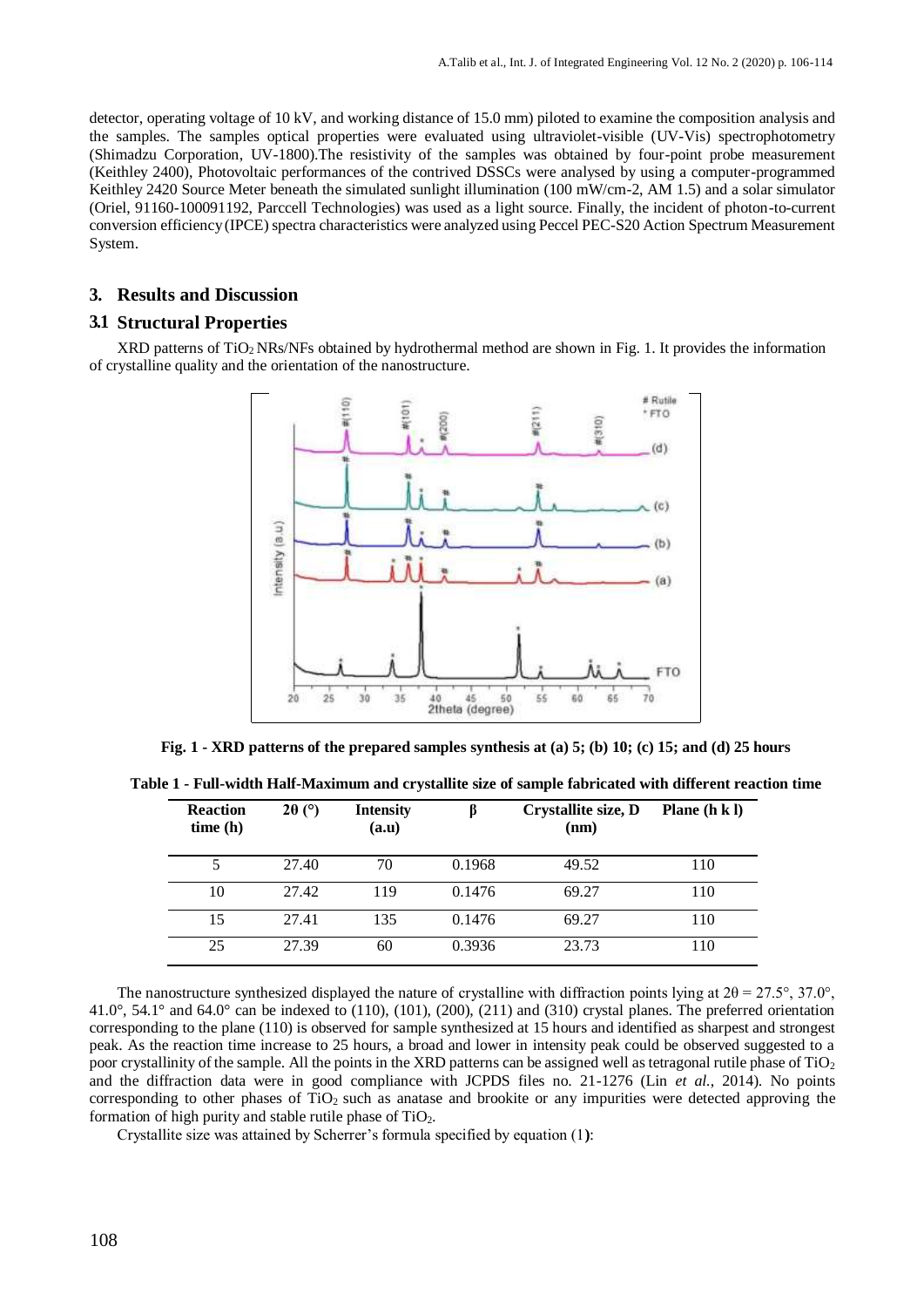$$
D = \frac{\Box K \lambda}{(\beta \cos \theta)} \tag{1}
$$

where D is the crystal size;  $\lambda$  is the wavelength of the X-ray radiation ( $\lambda$ =0.15406 nm) for CuK $\alpha$ ; K is constant and regularly reserved as 0.9; and β is the line width at half-maximum height, and θ (theta) is half of the diffraction angle (rad) (Viswanathan & Raj, 2009). The minimum crystallite size attained through this formula is nearly ~50 nm at the first 5 hour and increasing dramatically to ~70 nm in 10 hours reaction time and consistent in the next 15 hours before decreasing abruptly to 23.73 nm at 25 hours, respectively due to maximum peak broadening which in turn indicates its rapid size reduction when the hydrothermal reaction time is take place more than 15 hours as shown in Table 1. This result indicated that crystal structure sizes of the resulting rutile increased with increasing the reaction growth time and consistent for a few hours before the growth is started to decrease as the equilibrium states is achieved for the samples were carried out for more than 15 hours. This result is consistent with the results of the XRD pattern that has been discussed. The crystallite size increases when time increases as increasing time allowing greater coalescence of the particles (Mokhtar *et al.*, 2018).

#### **3.2 Morphological Properties**

. The morphology of nanostructured  $TiO<sub>2</sub>$  grown on the FTO and their cross-sectional area were observed using FESEM including the thickness of the structure as shown in Fig. 2. The NRs have grown uniformly and the NFs distributed randomly occupy on several FTO surface. As the time elevated, the growth of both nanostructures becomes increases, more pack and denser and almost occupied the whole of substrate the surface. The size variation of NRs and NFs TiO2 prepared by manipulating hydrothermal synthesis duration is depicted in Table 2.

| Table $2$ - The size of TiO <sub>2</sub> |                                   |                             |  |  |
|------------------------------------------|-----------------------------------|-----------------------------|--|--|
| <b>Reaction time</b><br>(h)              | <b>Length of nanorods</b><br>(nm) | <b>Total length</b><br>(nm) |  |  |
|                                          | 1,650                             | 5,140                       |  |  |
|                                          | 2,883                             | 9,280                       |  |  |
| 15                                       | 3,150                             | 14,950                      |  |  |
| つう                                       | 5,720                             | 20,600                      |  |  |

Observation under FE-SEM shows images of cross-sectional area are composed of well-align NRs arrays grown on the active surface of FTO substrate decorated by NFs on the top of it under various reaction times ranging from 5 to 25 hour. The nucleation has just begun at more than 3 hours hydrothermal synthesis and 5 hours synthesis is chosen because it is an enough time to growth the double-layered structure (Liu & Aydil, 2009). This double-layered structure combination believes are very beneficial in providing the conductive path for electron and increasing the light scattering for better light harvesting for 1D and 3D layer respectively (Shalini *et al.*, 2018).

The influence of atom arrangement at the conductive side on the substrate and the precursor are significantly affected to the epitaxial and anisotropic nucleation and their growth mechanism (Y. Jiang *et al.*, 2014). FTO active side is consisted of crystal tetragonal structure layer with space group *P42/mnm*; JCPDS file no: 77-0452, a=b=0.47538nm, c=0.3186nm while TiO<sub>2</sub> also has a crystalline tetragonal structure belong to space group  $P4<sub>2</sub>/mm$ ; JCPDS No.75-1750, a=b=0.45937nm and c=0.29587nm (Jithin *et al.*, 2017). A similar crystal structure with small lattice mismatch around 2% would favour the epitaxial nucleation and rutile TiO<sup>2</sup> nanostructure growth on FTO substrate (Burungale *et al.*, 2016).

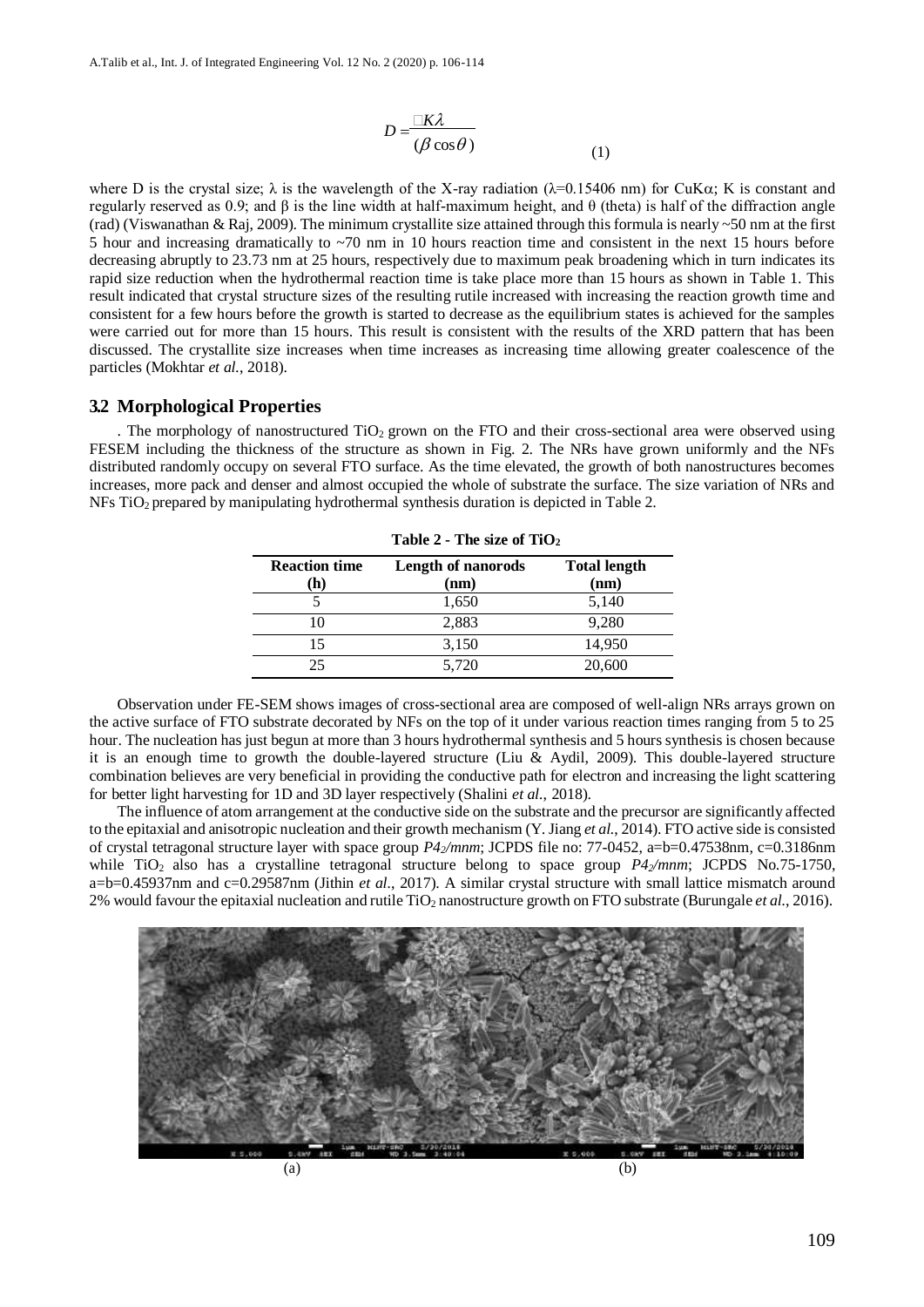

**Fig. 2 - FE-SEM images of TiO2 structure synthesized at different reaction time (a) 5; (b) 10; (c) 15; (d) 25 hours**

The EDX analysis has been demonstrated to determine the element composition in each of the sample and simplified in Table 3. Prolonging the synthesis time to 25 hours increased the weight percentage of Ti element composition from 37.06% for 5 hours, 39.44% for 19 hours, 40.80% for 15 hours and 45.50% for 25 hours. While having decreased in the O element composition from 62.94% for 5 hours, 60.34% for 10 hours, 59.20% for 15 hours and 54.60% for 25 hours. Therefore, it can be suggested that Ti element is increased while O element is decreased as the hydrothermal duration took place in prolonged time. These results are in accordance with previous literature related to the synthesis of NRs/NFs TiO2 structure at various reaction times (Ahmad *et al.*, 2016).

| <b>Reaction</b> | Element (W = weight% $A=atomic\%$ ) |             |  |
|-----------------|-------------------------------------|-------------|--|
| time(h)         | $\Omega$                            | Ti          |  |
|                 | $W = 62.94$                         | $W = 37.06$ |  |
|                 | $A = 36.19$                         | $A = 63.81$ |  |
| 10              | $W = 60.34$                         | $W = 39.44$ |  |
|                 | $A = 33.69$                         | $A = 66.31$ |  |
| 15              | $W = 59.20$                         | $W = 40.80$ |  |
|                 | $A = 31.46$                         | $A = 68.54$ |  |
| 25              | $W = 54.60$                         | $W = 45.40$ |  |
|                 | $A = 28.66$                         | $A = 71.34$ |  |

**Tabel 3 - EDX data for samples prepared at different reaction**

# **3.3 Optical Properties**

Fig. 3 (a) illustrates the UV-Vis diffuse reflectance spectrum of the NRs/NFs  $TiO<sub>2</sub>$  structure. The absorption band edges were expected around 400 nm slightly higher than normally reported of  $\lambda = 388$  nm TiO<sub>2</sub>. The intercept of the tangent to the plot (*hυ*) 1/2 versus (*hυ*) as depicted in **Figure 3(b)** gives a good approximation of the band gap energy for this indirect band gap material. The graphs show the decreasing behaviour for TiO<sub>2</sub> band gap nanostructures as the reaction time increasing. The band gap energies  $(E_g)$  of as-prepared TiO<sub>2</sub> film of 15 hours are around 2.7 eV which are smaller than the value of  $3.0 \text{ eV}$  for the bulk rutile TiO<sub>2</sub> (Khaki *et al.*, 2017).

The band gap increases with decreasing particle size and the absorption edge is shifted to a higher energy with decreasing particle size. The band gap values validate the crystallite size results according to which smaller crystallite size due to shorter reaction time should have larger band gap and large crystallite size should have smaller band gap when increasing the hydrothermally growth time of nanostructures. However, Jiang *et al.* claimed that the reduced band gap can be attributed to the surface oxygen deficiencies which resulted from the low temperature treatment (N. Jiang *et al.*, 2019).

### **3.4 Electrical Properties**

The current-voltage (I-V) analysis was carried out to measure the electrical properties of the  $TiO<sub>2</sub>$  thin film by using four-point probe and the resistivity of the samples were obtained by the equation:

$$
R_s = \frac{\rho}{t}
$$
 (2)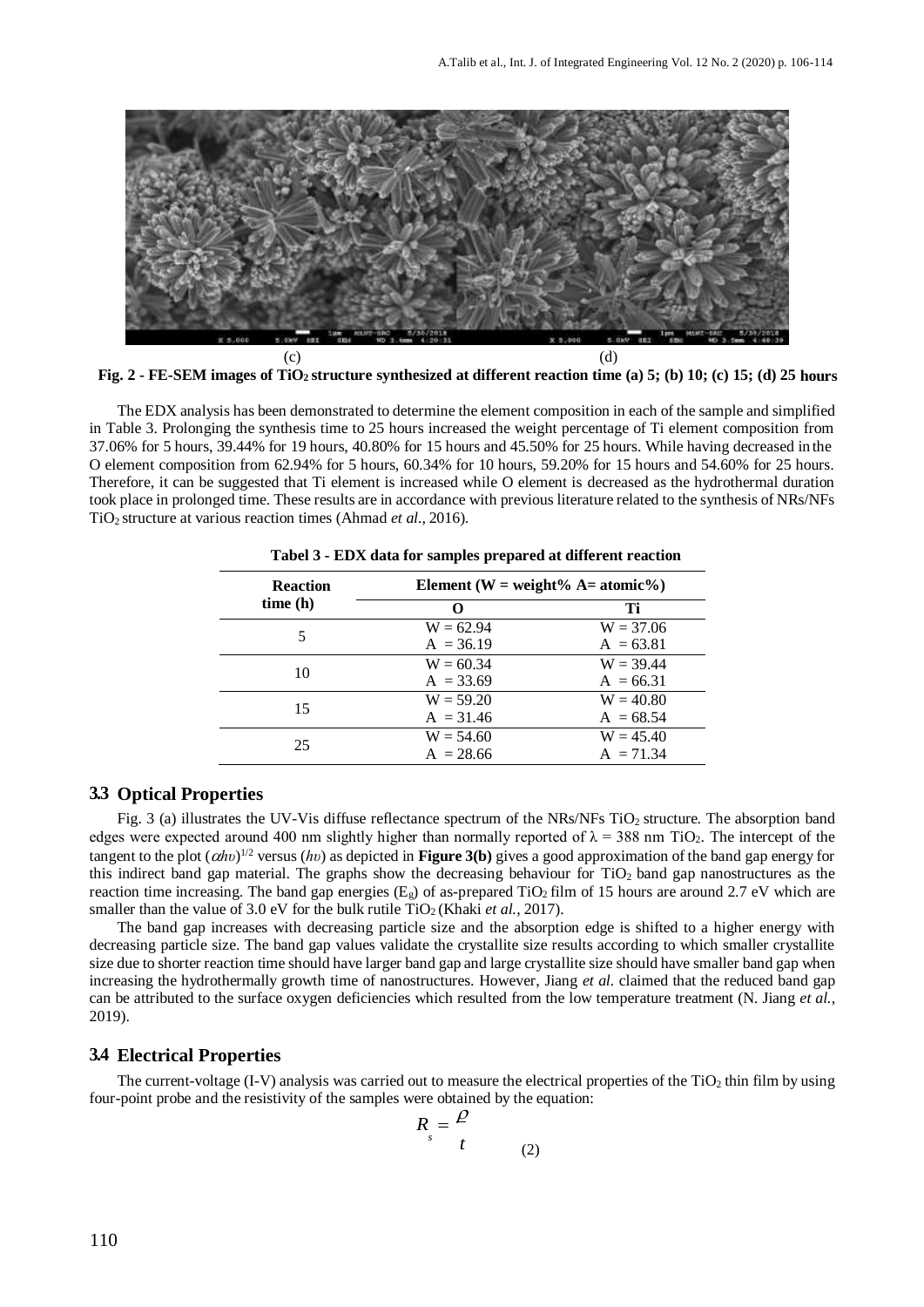where  $R_s$  is sheet resistance,  $\rho$  is resistivity and t are the thickness of the growth film and the result are depicted in Table **4.** The resistivity of the TiO2 NRs/NFs bi-layer structure is greatly dependent to the thickness of the thin film prepared. The thickness of TiO<sub>2</sub> NRs/NFs increases when hydrothermal process duration carried out in an elongated time thus create the high barrier to the electron simultaneously reduced the conductivity of the samples.

The DSSCs efficiency of the TiO<sub>2</sub> films is identified from the characteristics of photocurrent-voltage displayed in Fig. 4 under a virtual sunlight at 100 mW/cm<sup>2</sup>. The information of the performances of the DSSCs was precised in Table 5 for rutile phased  $TiO<sub>2</sub>$  photoanode.



**Fig. 3 - (a) UV-Vis absorbance spectrum for 5, 10, 15 and 25 hours; (b) band gap estimation for sample synthesis at 15 hours**

| <b>Reaction time (h)</b> | Sheet resistance,<br>$R_s$ (x10 <sup>3</sup> $\Omega$ /cm <sup>2</sup> ) | Resistivity,<br>$\rho$ ( $\Omega$ -cm) | Thickness of TiO <sub>2</sub><br>film (um) |
|--------------------------|--------------------------------------------------------------------------|----------------------------------------|--------------------------------------------|
|                          | 4.23                                                                     | 3.98                                   | 5.14                                       |
|                          | 8.93                                                                     | 8.74                                   | 9.28                                       |
|                          | 5.05                                                                     | 16.8                                   | 14.95                                      |
|                          | 3.OZ                                                                     | 19 7                                   |                                            |

**Table 4 - Electrical properties of the sample under various reaction**

| Table 5 - Photovoltaic parameters of DSSCs with different TiO <sub>2</sub> reaction time |                |                        |                            |                            |
|------------------------------------------------------------------------------------------|----------------|------------------------|----------------------------|----------------------------|
| <b>Reaction time (h)</b>                                                                 | $\bf{Vec}$ (V) | <b>Jsc</b><br>(mA/cm2) | <b>Fill Factor</b><br>(FF) | <b>Efficiency</b><br>% (n) |
|                                                                                          | 0.6891         | 5.6090                 | 53.79                      | 2.08                       |
| 10                                                                                       | 0.6867         | 6.3039                 | 58.35                      | 2.53                       |
| 15                                                                                       | 0.7097         | 8.2310                 | 58.62                      | 3.42                       |

The current density (Jsc) of the rutile photoanode enlarged with the reaction times along with the conversion efficiency (η). The highest conversion efficiency of 3.42% was given by the sample with 15 hours reaction time. A rise in the current density is the core reason for the growing in DSSCs efficiency. The current generated is identified by the number of photoelectrons from the dye molecules. Higher amount of dye molecules adsorbed onto the  $TiO<sub>2</sub>$  obviously will create more photoelectrons.

**25 0.6915 8.1199 53.17 2.91**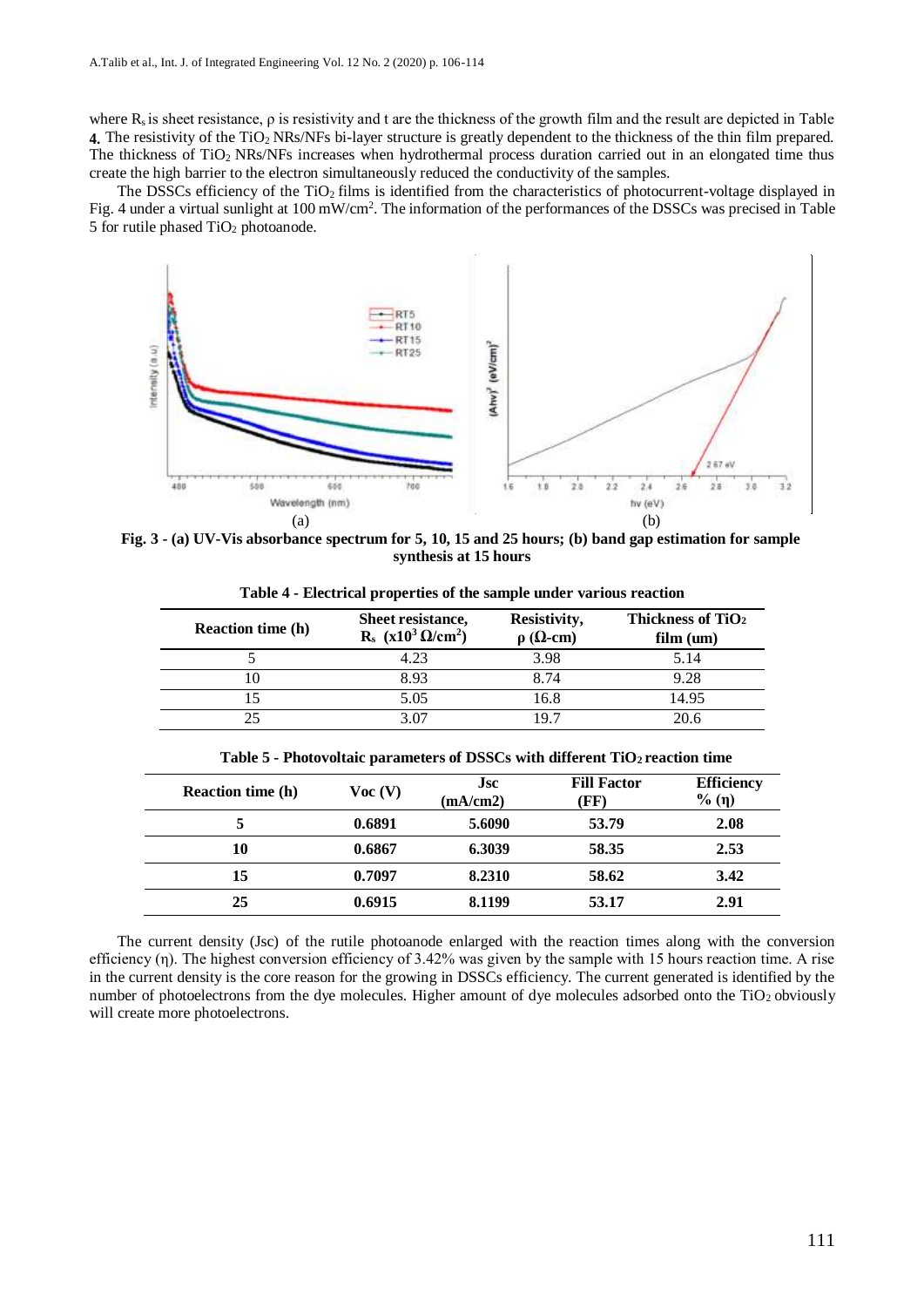

**Fig. 4 - J-V characteristics of the DSSCs made with TiO2 photoanodes of different reaction time**



**Fig. 5 - The IPCE spectra of DSSCs made with TiO2 films of different reaction time**

The amount of dye molecules adsorbed onto the  $TiO<sub>2</sub>$  can be determined by the surface area and the height of the NRs and NFs of the TiO<sub>2</sub> samples. The enhancement of DSSCs efficiency from 2.08% to 3.42% when the TiO<sub>2</sub> hydrothermal reaction times increased is further established by IPCE measurements characterization shown in **Figure 5**. The variation of IPCE values with different  $TiO<sub>2</sub>$  reaction times also trails the similar development as the efficiency variation. All the maximum IPCE highest values are in the wavelength array from around 300 to 420 nm. The extreme IPCE peak value of 29.31% parallels to the DSSC with the  $TiO<sub>2</sub>$  reaction times of 15 hours. The rise in photon-to-current conversion efficiency up to thisspecific reaction time is manifestly connected to the rise in injection current from agitated dyes to the conduction band of TiO<sub>2</sub>. As the utmost photon-to-current conversion efficiency parallels to the 15 hours reaction time, the maximum rate of photon absorption by the dye and the maximum rate of electron injection from the dye to the conduction band of  $TiO<sub>2</sub>$  obviously happen at this optimal point.

#### **4. Conclusion**

TiO2 thin films were successfully synthesized through one-step hydrothermal method on the FTO substrate. The growth of the rod-like structure layer is derived by tetragonal structure with small lattice mismatch. By means of parameters dependent modification, the morphological, sizes and alignment of the structure could be easily controlled. This is confirmed by FESEM images that reveal the presence of the NRs/NFs structure layer that could be tuned by dependent parameters. Band gap estimation is 2.75 eV slightly lower than bulk rutile  $TiO<sub>2</sub>$ . It shows that the growth mechanism under different reaction times has great influences on the morphologies and alignment of the nanostructure.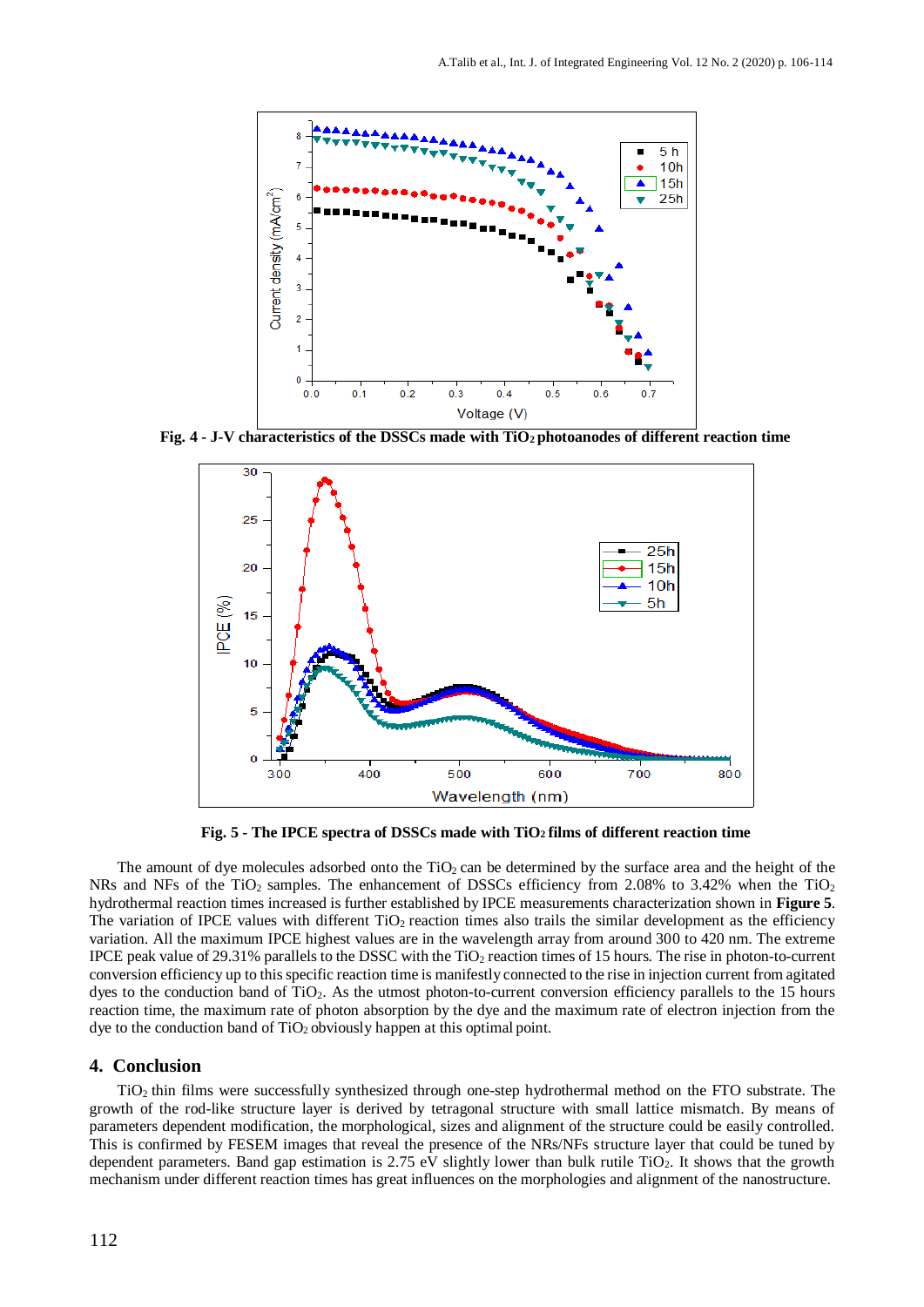Further, the DSSCs fabricated using 15 hours reaction time exhibited the best photovoltaic performance with highest efficiency of 3.42% and highest short-circuit photocurrent of 0.7097 V.

#### **Acknowledgement**

This research was supported by Program Hadiah Latihan Persekutuan 2017/2018, funded by Ministry of Higher Education Malaysia, Microelectronic and Nanotechnology - Shamsuddin Research Centre (MiNT-SRC) and Universiti Tun Hussein Onn Malaysia (UTHM) for the facilities and chemicals provided as well the colleagues and expertise from technical support team.

## **References**

- [1] Addamo, M., Augugliaro, V., Di Paola, A., García-López, E., Loddo, V., Marcì, G., & Palmisano, L. (2008). Photocatalytic thin films of TiO2 formed by a sol-gel process using titanium tetraisopropoxide as the precursor. Thin Solid Films, 516(12), 3802-3807.
- [2] Ahmad, M. K., Mokhtar, S. M., Soon, C. F., Nafarizal, N., Suriani, A. B., Mohamed, A., … Murakami, K. (2016). Raman investigation of rutile-phased TiO2 nanorods/nanoflowers with various reaction times using one step hydrothermal method. Journal of Materials Science: Materials in Electronics, 27(8), 7920-7926.
- [3] Ahmad, M. K., Soon, C. F., Nafarizal, N., Suriani, A. B., Mohamed, A., Mamat, M. H., … Murakami, K. (2016). Effect of heat treatment to the rutile-based dye sensitized solar cell. Optik, 127(8), 4076-4079.
- [4] Burungale, V. V., Satale, V. V., More, A. J., Sharma, K. K. K., Kamble, A. S., Kim, J. H., & Patil, P. S. (2016). Studies on effect of temperature on synthesis of hierarchical TiO2 nanostructures by surfactant free single step hydrothermal route and its photoelectrochemical characterizations. Journal of Colloid and Interface Science, 470, 108-116.
- [5] Daneshvar e Asl, S., Eslami Saed, A., & Sadrnezhaad, S. K. (2019). Hierarchical rutile/anatase TiO 2 nanorod/nanoflower thin film: Synthesis and characterizations. Materials Science in Semiconductor Processing, 93(November 2018), 252-259.
- [6] Deepak, T. G., Anjusree, G. S., Pai, K. R. N., Subash, D., Nair, S. V., & Nair, A. S. (2014). Cabbage leaf-shaped two-dimensional TiO 2 mesostructures for efficient dye-sensitized solar cells. RSC Adv., 4(51), 27084-27090.
- [7] Dhandayuthapani, T., Sivakumar, R., & Ilangovan, R. (2016). Growth of micro flower rutile TiO2 films by chemical bath deposition technique: Study on the properties of structural, surface morphological, vibrational, optical and compositional. Surfaces and Interfaces, 4, 59-68.
- [8] Dong, W., Bongard, H. J., & Marlow, F. (2003). New type of inverse opals: Titania with skeleton structure. Chemistry of Materials, 15(2), 568-574.
- [9] Fang, L., Wang, X., Wang, Z., Gong, Z., Jin, L., Li, J., … Sun, Z. (2017). Heterostructured TiO2 nanotree arrays with silver quantum dots loading for enhanced photoelectrochemical properties. Journal of Alloys and Compounds, 730(5 January 2018), 110-118.
- [10] Fazli, F. I. M., Ahmad, M. K., Soon, C. F., Nafarizal, N., Suriani, A. B., Mohamed, A., … Murakami, K. (2017). Dye-sensitized solar Cell using pure anatase TiO2 annealed at different temperatures. Optik, 140, 1063-1068.
- [11] Gong, Y. M., He, Y. X., Guo, J., & Zhang, H. (2013). A Concise Route to Fabricate TiO2 Nanoporous and Nanopillar Films Based on Block Copolymer Self-Assembly. Advanced Materials Research, 774-776, 931-934.
- [12] Hou, X., Wang, C., Zhu, W., Wang, X., Li, Y., Wang, J., … Zhou, F. (2014). Preparation of nitrogen-doped anatase TiO 2 nanoworm / nanotube hierarchical structures and its photocatalytic effect. 29, 29-35.
- [13] Huang, L., Jing, S., Zhuo, O., Meng, X., & Wang, X. (2017). Surface Hydrophilicity and Antifungal Properties of TiO 2 Films Coated on a Co-Cr Substrate. Hindawi BioMed Research Interntional, 2017.
- [14] Jiang, N., Du, Y., Liu, S., Du, M., Feng, Y., & Liu, Y. (2019). Facile preparation of flake-like blue TiO 2 nanorod arrays for efficient visible light photocatalyst. Ceramics International, (January), 1-7.
- [15] Jiang, Y., Li, M., Song, D., Li, X., & Yu, Y. (2014). A novel 3D structure composed of strings of hierarchical TiO2spheres formed on TiO2nanobelts with high photocatalytic properties. Journal of Solid-State Chemistry, 211, 90-94.
- [16] Jithin, M., Saravanakumar, K., Ganesan, V., Reddy, V. R., Razad, P. M., Patidar, M. M., … Mahalakshmi, K. (2017). Growth, mechanism and properties of TiO2nanorods embedded nanopillar: Evidence of lattice orientation effect. Superlattices and Microstructures, 109, 145-153.
- [17] Khaki, M. R. D., Shafeeyan, M. S., Raman, A. A. A., & Daud, W. M. A. W. (2017). Application of doped photocatalysts for organic pollutant degradation - A review. Journal of Environmental Management, 198, 78-94.
- [18] Kontos, A. I., Kontos, A. G., Tsoukleris, D. S., Bernard, M. C., Spyrellis, N., & Falaras, P. (2008). Nanostructured TiO2 films for DSSCS prepared by combining doctor-blade and sol-gel techniques. Journal of Materials Processing Technology, 196(1-3), 243-248.